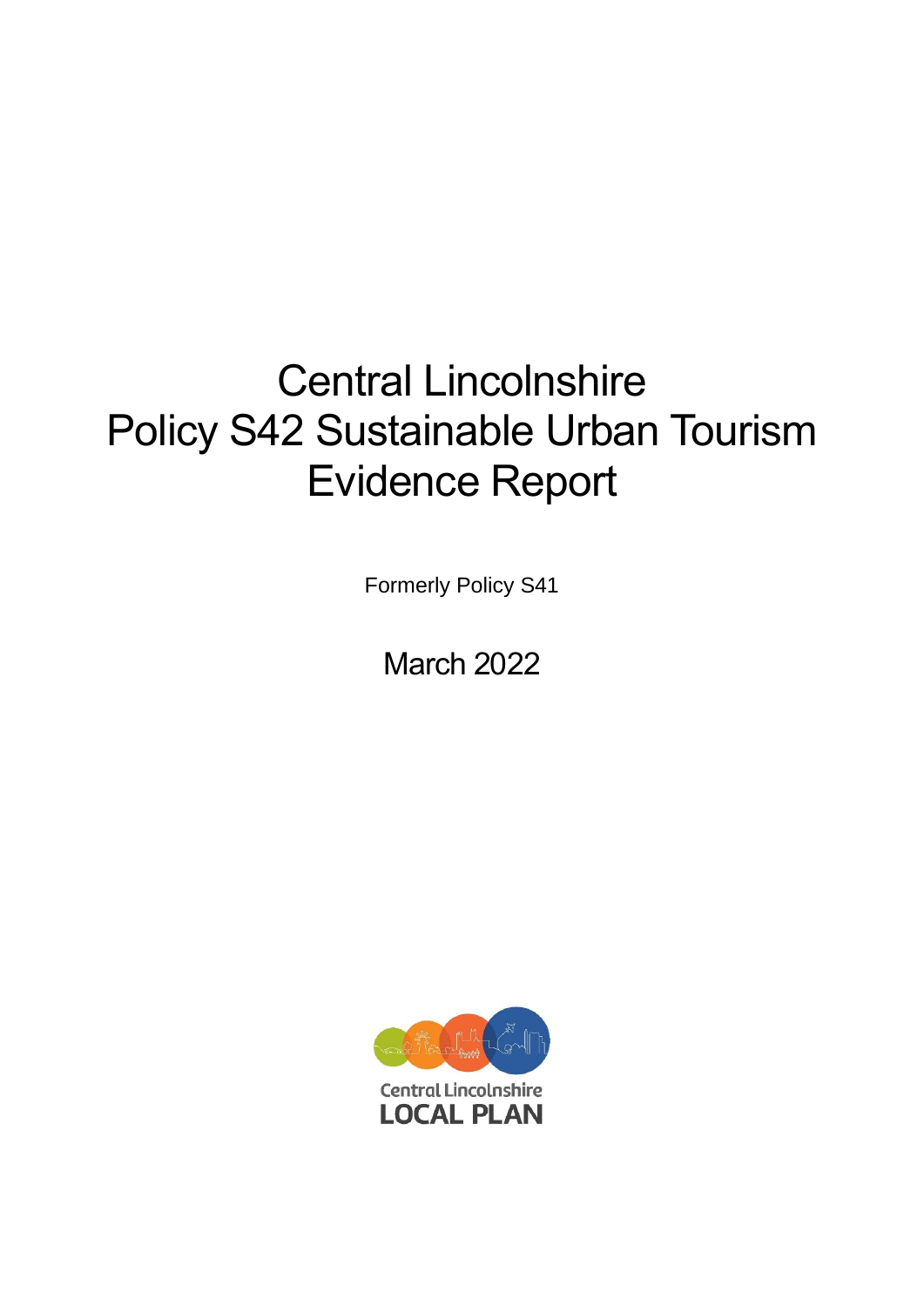# **Contents**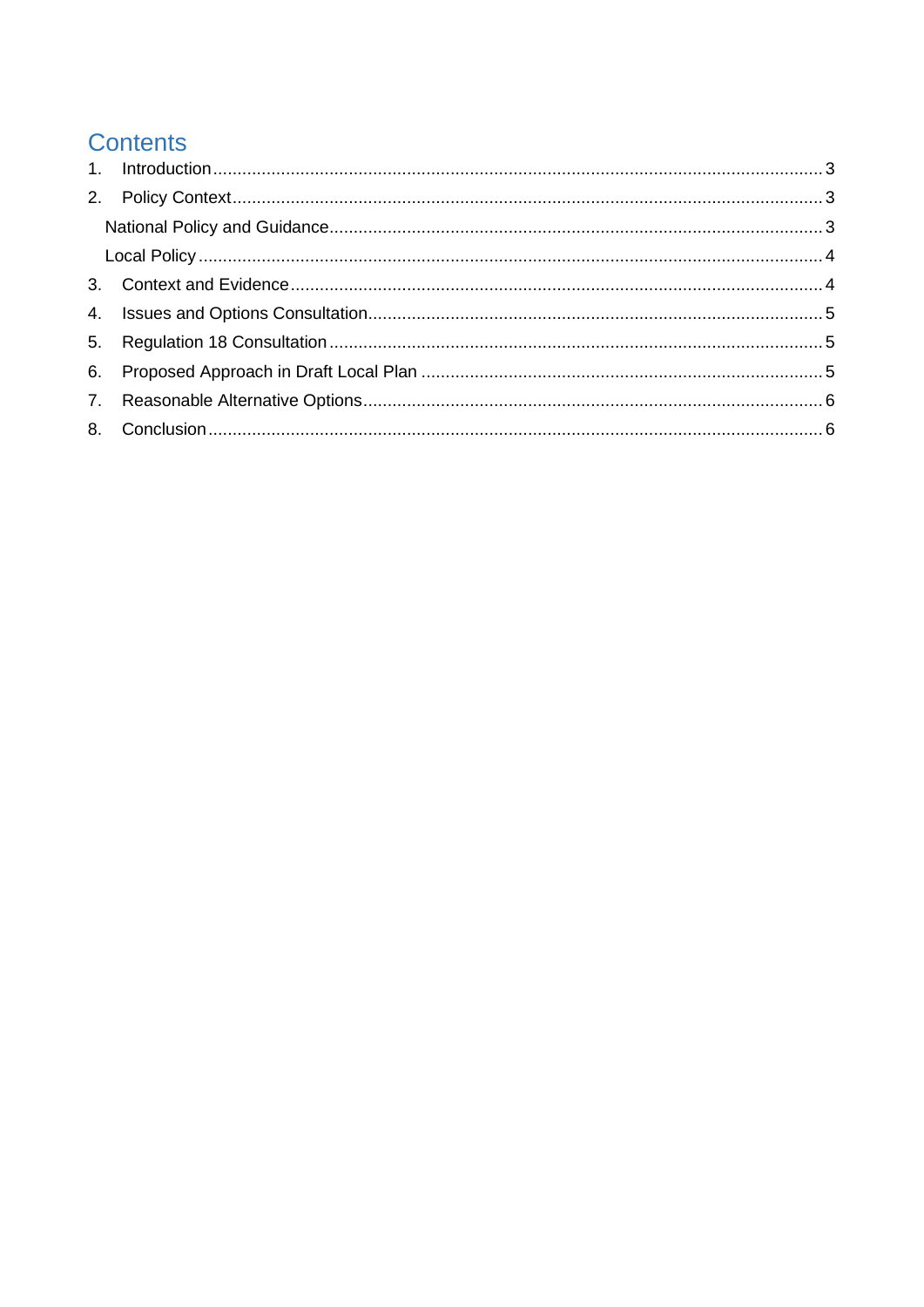## <span id="page-2-0"></span>1. Introduction

- 1.1. The Central Lincolnshire Local Plan is being updated since the first Local Plan for Central Lincolnshire, an area covering the districts of City of Lincoln, North Kesteven and West Lindsey, was adopted in April 2017.
- 1.2. This Evidence Report (which is one of a collection) provides background information and justification for Policy S42, which relates to tourism developments in the urban areas of Central Lincolnshire.

# <span id="page-2-1"></span>2. Policy Context

#### National Policy and Guidance

- <span id="page-2-2"></span>2.1. Since the Central Lincolnshire Plan was adopted the National Planning Policy Framework (NPPF) was updated in July 2018 with subsequent additional changes being published in February 2019 and a further update in July 2021.
- 2.2. Paragraph 7 of the NPPF explains that:

"*The purpose of the planning system is to contribute to the achievement of sustainable development. At a very high level, the objective of sustainable development can be summarised as meeting the needs of the present without compromising the ability of future generations to meet their own needs*."

2.3. Paragraph 93 relates to social, recreational and cultural facilities, which encompass tourism facilities, and states:

"*To provide the social, recreational and cultural facilities and services the community needs, planning policies and decisions should:*

*a) plan positively for the provision and use of shared spaces, community facilities (such as local shops, meeting places, sports venues, open space, cultural buildings, public houses and places of worship) and other local services to enhance the sustainability of communities and residential environments; b) take into account and support the delivery of local strategies to improve health, social and cultural well-being for all sections of the community; c) guard against the unnecessary loss of valued facilities and services, particularly where this would reduce the community's ability to meet its day-to-day needs; d) ensure that established shops, facilities and services are able to develop and modernise, and are retained for the benefit of the community; and*

*e) ensure an integrated approach to considering the location of housing, economic uses and community facilities and services.*"

2.4. A significant proportion of tourism activity, especially in urban areas, relates to the historic environment. Chapter 16 addresses "Conserving and enhancing the historic environment". Paragraph 190 is particularly relevant, stating:

*"Plans should set out a positive strategy for the conservation and enjoyment of the historic environment, including heritage assets most at risk through neglect, decay or other threats. This strategy should take into account:*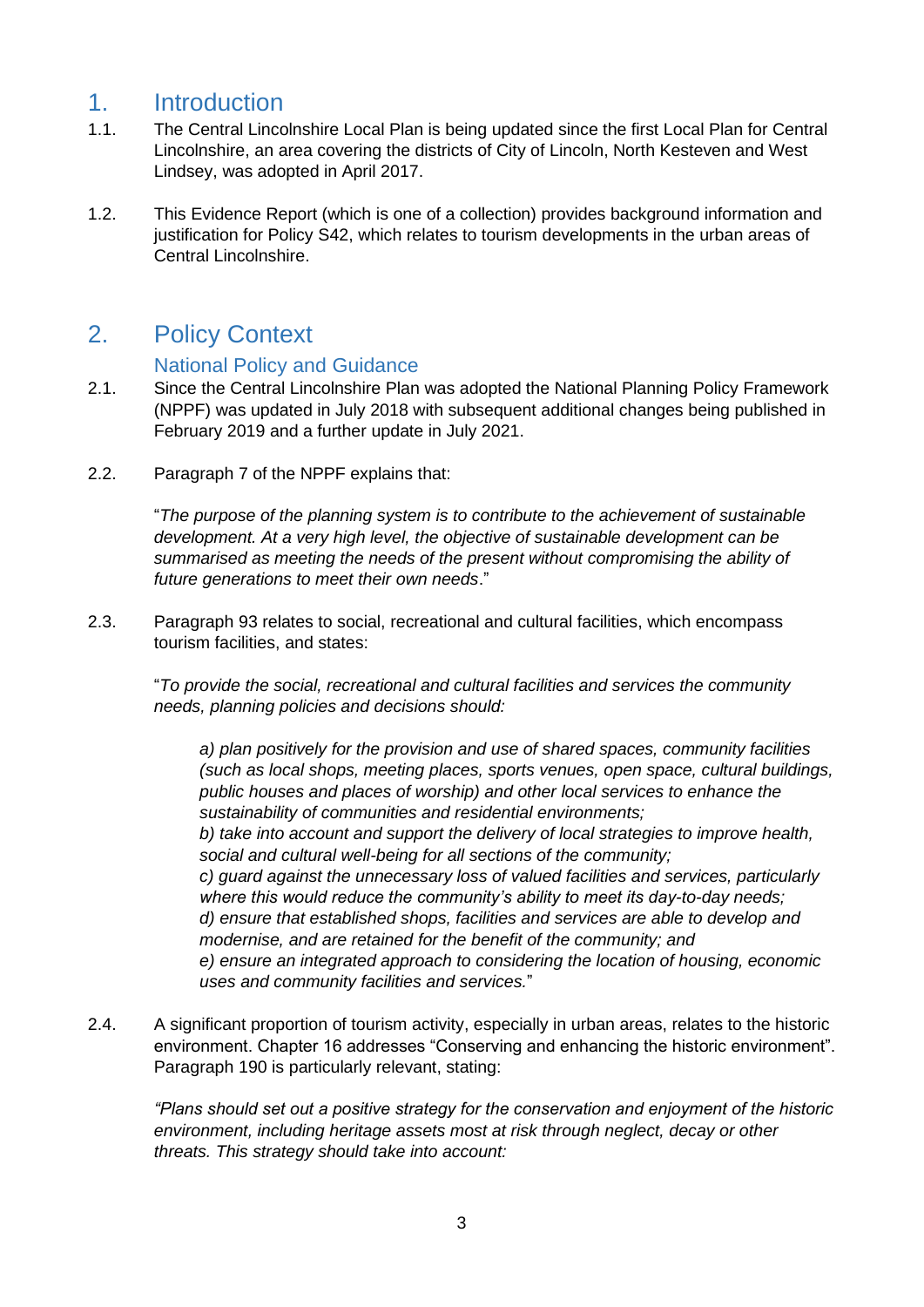*a) the desirability of sustaining and enhancing the significance of heritage assets, and putting them to viable uses consistent with their conservation; b) the wider social, cultural, economic and environmental benefits that conservation of the historic environment can bring; c) the desirability of new development making a positive contribution to local character and distinctiveness; and d) opportunities to draw on the contribution made by the historic environment to the character of a place."*

#### Local Policy

- <span id="page-3-0"></span>2.5. The adopted Local Plan contains a single policy in relation to tourism, Policy LP7: A Sustainable Visitor Economy, which seeks to support existing and new development and activities, and also direct related development to the most appropriate locations.
- 2.6. This policy does not differentiate between the urban and rural visitor attractions and economy.

#### <span id="page-3-1"></span>3. Context and Evidence

- 3.1. Within Lincoln, the Cathedral and Cultural Quarters, along with the High Street and Brayford Waterfront provide a variety of visitor attractions within a relatively compact area. These attractions range from the Castle and Cathedral, to art galleries and lesser known attractions such as the Cheese Society and Arboretum.
- 3.2. The continued growth of both the University of Lincoln and Bishop Grosseteste University further add to the increase in visitors to the city each year.
- 3.3. The visitor economy is one of the most important sectors of Central Lincolnshire's economy. Lincoln is one of England's key heritage cities, and the principal visitor destination in Central Lincolnshire. The city attracts over 3 million visitors a year, generating over £190 million and supporting 2,000 jobs. The Visit Lincoln Partnership considers that, by comparison with similar historic towns and cities, there is potential for Lincoln's visitor economy to grow.
- 3.4. Tourism naturally extends beyond the urban area of Lincoln, with Gainsborough, Sleaford, Market Rasen, Caistor, and rural Central Lincolnshire also making a significant contribution to the visitor economy. Many visitors are attracted to the waterways, walking and cycling routes, the many aviation and other attractions across the area which are varied and numerous. The Lincolnshire Wolds Area of Outstanding Natural Beauty (AONB) is a popular visitor destination for walkers. The AONB extends into Central Lincolnshire between Market Rasen and Caistor and is surrounded by a locally designated Area of Great Landscape Value.
- 3.5. In addition to the varied range of visitor attractions within Central Lincolnshire, there is also a wide range of serviced and un-serviced tourist accommodation across the area. The provision of a sufficient level and range of holiday accommodation is essential for supporting the contribution made by the tourism sector to the local economy.
- 3.6. Lincoln is not a seasonal destination, with a traditional August peak for visitors, like many. The city is busy all year round, with visitor accommodation, especially hotels, enjoying year round occupancy. Visitors to Lincoln, and the wider Central Lincolnshire area, arrive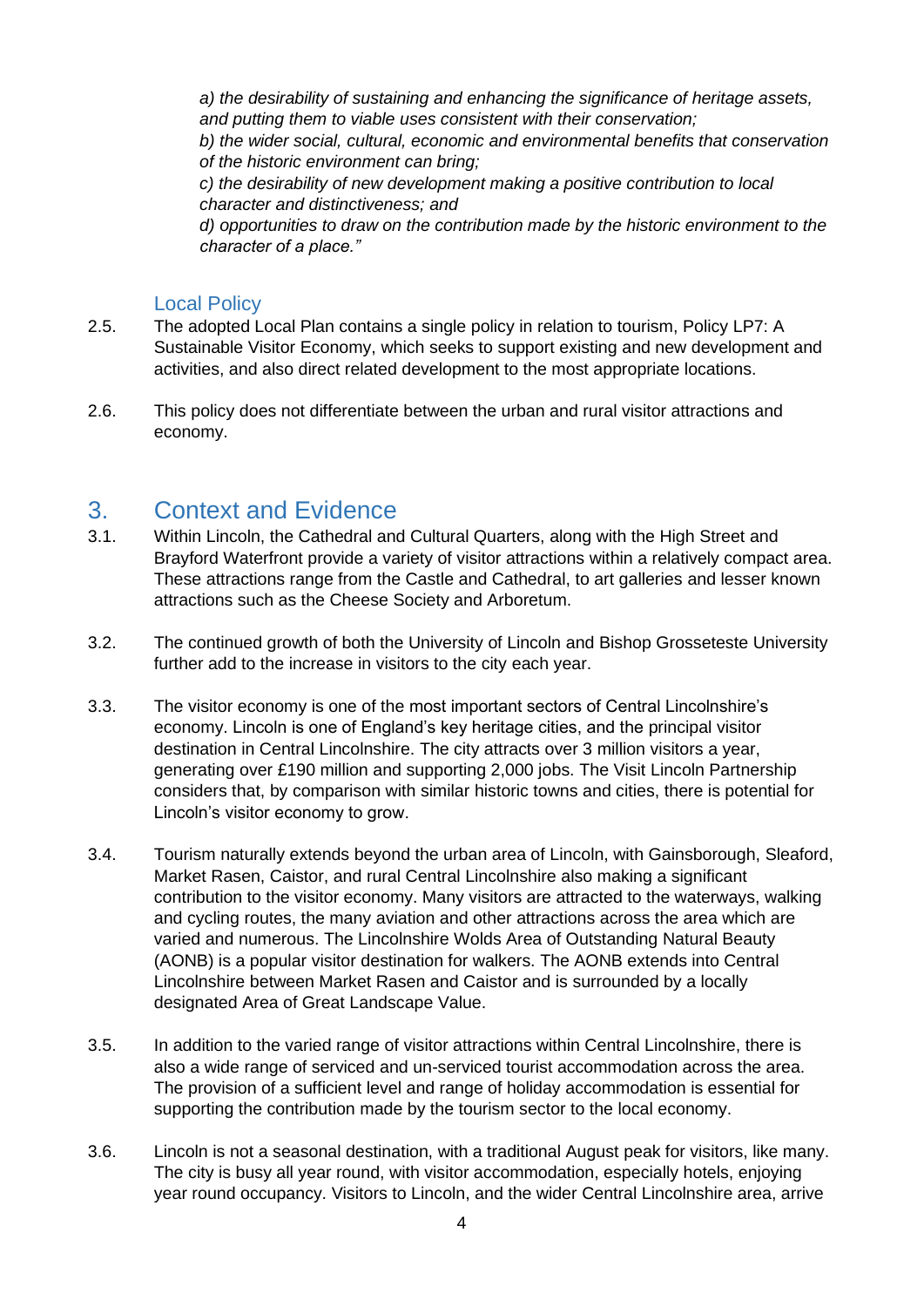for both business, education and leisure purposes. The continuing growth in population, investment by businesses, fast growing universities and investment in and rejuvenation of tourist destinations will continue to attract increasing numbers of visitors to the area. Within Lincoln, room occupancy rates are very high (80%) with hotels frequently full and turning business away.

- 3.7. Rural Central Lincolnshire has a range of tourist accommodation in the form of Bed & Breakfasts, self-catering cottages, lodges, and caravan, camping and glamping sites for all year round and seasonal uses, in a range of permanent and temporary buildings of different sizes. This variation compliments the provision of visitor accommodation in Lincoln, which in addition to hotels, includes bed & breakfast and self-catering accommodation.
- 3.8. The Covid-19 pandemic has hit tourism hard in Lincoln and, whilst the full effects remain unknown, it is hoped that with more people holidaying in the UK there will be short-term increases in visitors which will help the sector to bounce back.

#### <span id="page-4-0"></span>4. Issues and Options Consultation

- 4.1. The Issues and Options consultation identified the existing tourism policy, LP7: A Sustainable Visitor Economy amongst the policies not intended to be changed. A number of comments were received on this proposal to not change the policy. These were:
	- This policy is urban-centric and is silent on development in the countryside, especially non-dwellings and caravan parks where development would not be allowed under LP2.
	- The wording of this policy could be expanded upon regarding how it contributes to the local economy, visitors and the local community.
	- Should be amended to limit the number of holiday homes or caravans to 10 where the need can be demonstrated.
	- Should be a third criterion for 'new' tourism ventures to be considered positively there is current ambiguity in relation to this.

## <span id="page-4-1"></span>5. Regulation 18 Consultation

- 5.1. A Consultation Draft of the Local Plan was published for consultation between 30 June and 24 August 2021. During this eight week consultation comments were received on the plan, the policies within the plan, and supporting information and evidence.
- 5.2. Only a small number of comments were received in relation to this policy, all of which were broadly in support of the policy.

# <span id="page-4-2"></span>6. Proposed Approach in Draft Local Plan

6.1. Rather than the single policy contained within the adopted Local Plan, the Draft Local Plan includes two policies one focussing on the urban area and one on the rural areas in relation to tourism and the visitor economy and supporting its sustainable growth. The two new policies relate to "Sustainable Urban Tourism" and "Sustainable Rural Tourism. This report is concerned with the policy on Sustainable Urban Tourism.